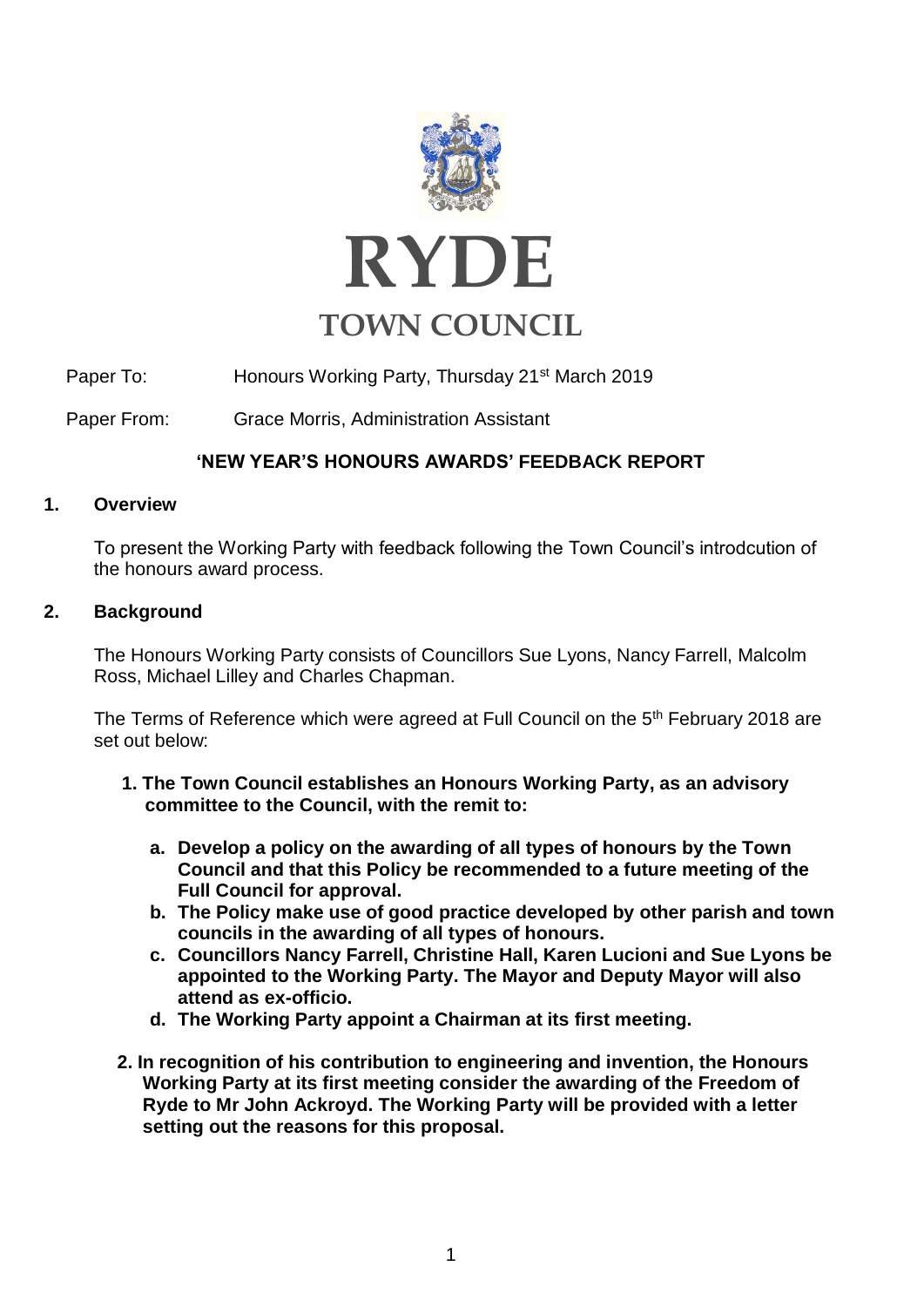The Honours Policy was adpoted on the 5<sup>th</sup> March 2018 by Full Council.

At the behest of Full Council, the Honours Working Party oversaw the 10<sup>th</sup> Anniversary arrangements and the Honours Awards.

# **3. The Honours Process 2018/19**

The New Years' Honours Awards evening was held on the 16<sup>th</sup> January at Ryde Rowing Club. There were 12 winners overall, 7 individuals and 5 organisations. We received 15 nominations in total. All of those who won an award attended the evening, and there was some very positive feedback.

### **4. Feedback**

Please see below a selection of the feedback which we received. We also received some feedback online via social media in which a large community presence highlighted that everyone was thankful that the Town Council recognised the efforts of those nominated.

# **a) Peter Bourne**

*Hello Saskia,*

*I am honored and most grateful for the award last evening. We had a lovely friendly evening with everyone, and it all went off very well.*

*Please would convey this to all concerned and to the Mayor as I am still amazed that anyone should think of me as a champion of anything.*

*With very best regards Pete Bourne*

#### **b) Ryde Inshore Rescue**

*My colleagues were very proud to receive the award and had an enjoyable evening meeting both staff and other award winners.*

#### **c) Carol Jaye**

*Thank you all very much for inviting me to the splendid evening at the Rowing Club and for my award.*

# **d) Ryde Carnival**

*A huge thank you to Ryde Town Council for recognising the committees hard work, by awarding us a Certificate of Honour for our contribution to the community of Ryde. They have always been a great supporter of Ryde Carnival and we look forward to continuing to entertain and promote Ryde together in 2019*

# **5. Outcomes**

#### *5.1 What went well?*

• The overall evening was a success. All attendees gave very positive feedback, verbally, written and online.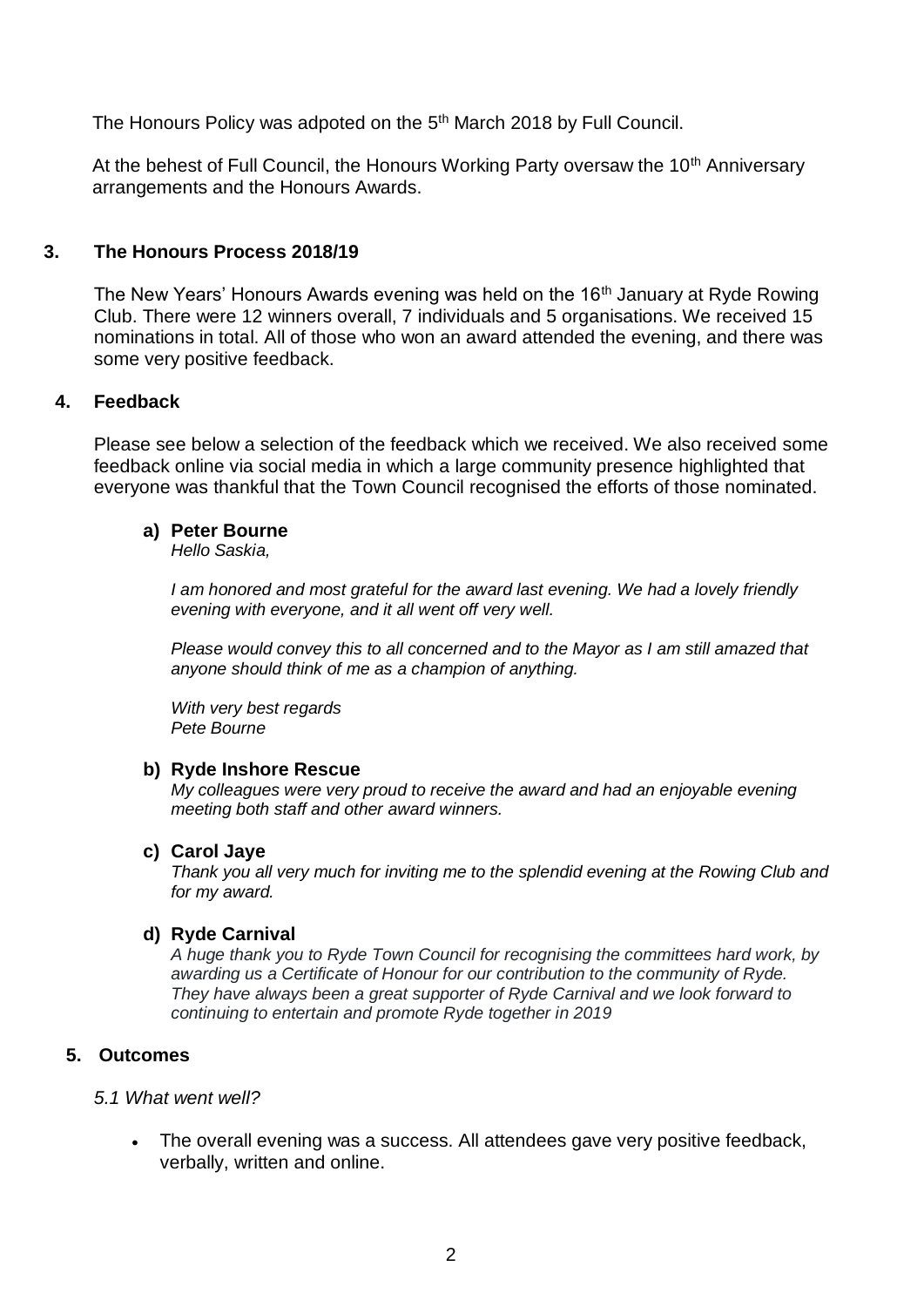- The badges and certificates were well received and are suggested to be used at the next awards.
- There were a range of reasons for those who won the awards, showing appreciation for the wider community.
- The decorations looked appealing, and made the event feel welcoming.
- A large community presence online indicated that everyone was thankful that RTC recognised the efforts of those nominated.

# *5.2 What could have been improved?*

- It was very time consuming for staff arranging and setting up the event. However, we did have lots of sickness absence over this time which contributed to the number of members of staff needing to help.
- It would be best in future, if the budget allows, to have a venue decorate, cater and tidy for the next awards evening. This would help reduce consuming staff time.
- Those who were nominated for awards are likely to be those nominated again, therefore it is suggested that the Council should conduct the awards in the last year of its lifetime. This would mean Councillors have four years to get to know their residents and nominate any that deserve an award. This would mean the next awards are January 2021, followed by January 2025.
- For ease of nominations, an online form should be offered next time as well as paper forms, however the Town Council would have to consider GDPR when doing this. The form this year was based off of the Queen's New Years' Honours Award form, however a similar but more basic form should be used for the next one.

# **6. Budget**

- 6.1 The Honours Working Party was allocated a budget of £2500. This was split into: a) £1000 for the 10<sup>th</sup> Anniversary Celebrations
	- b) £1500 for the Honours Awards
- 6.2 The 10<sup>th</sup> Anniversary spent £1,101.05 and the Honours Awards spent £1,205.94. Following Full Council on the 28<sup>th</sup> January 2019, it was agreed that the Honours Working Party budget remained at £2,500.

#### 6.3 Expenditure

| <b>10th Anniversary</b> |       |           |  |  |
|-------------------------|-------|-----------|--|--|
| <b>Beardsalls</b>       |       | £50.00    |  |  |
| Beacon                  |       | £750.00   |  |  |
| M&S                     |       | £121.05   |  |  |
| Flag                    |       | £180.00   |  |  |
|                         | Total | £1,101.05 |  |  |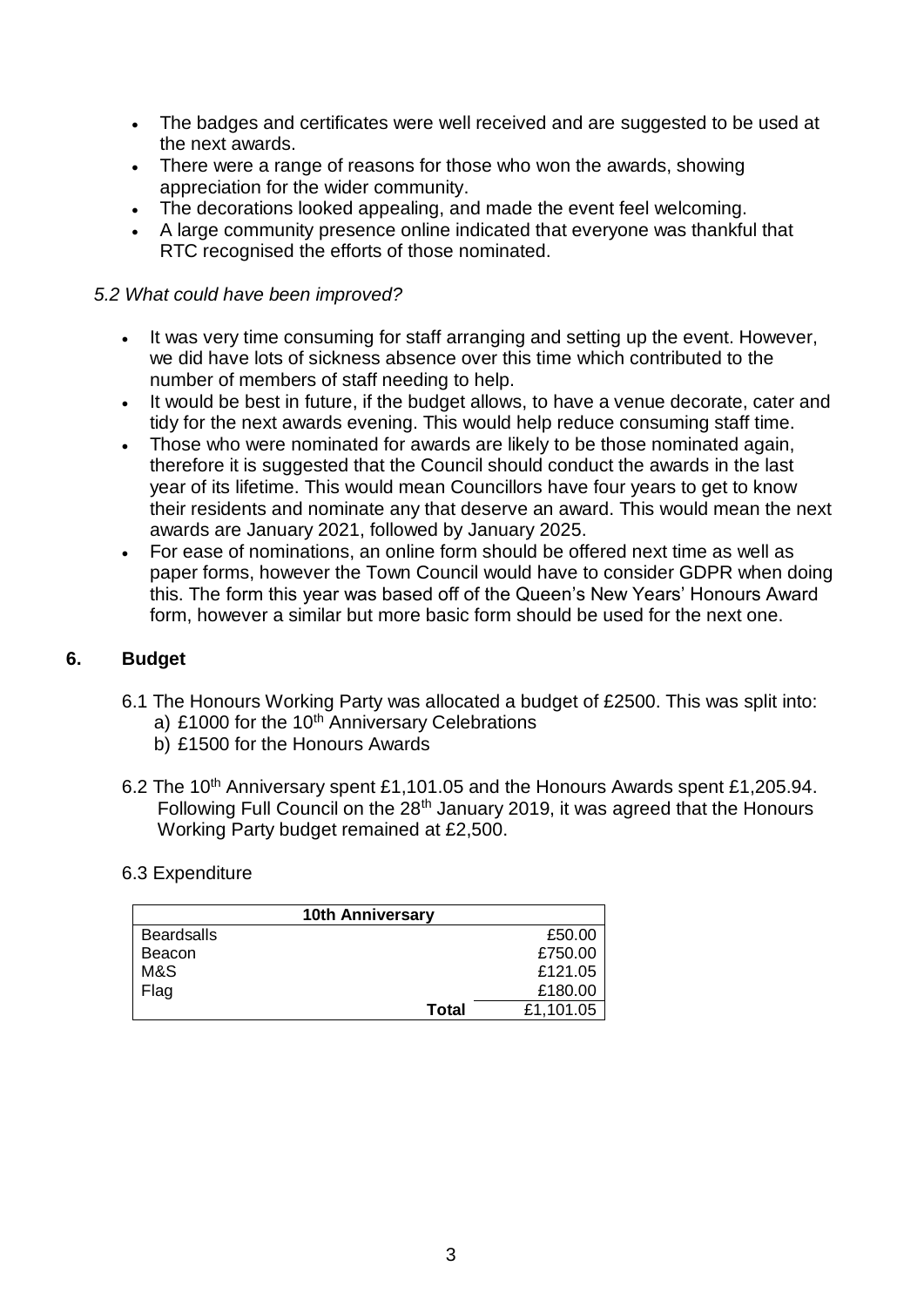| <b>Honours</b>      |       |           |  |
|---------------------|-------|-----------|--|
| Scroll              |       | £48.00    |  |
| <b>Sculpt Glass</b> |       | £120.00   |  |
| Pin Badges          |       | £251.94   |  |
| Beacon advert       |       | £230.00   |  |
| M&S Food            |       | £153.00   |  |
| Shield and Medal    |       | £75.00    |  |
| Prosecco            |       | £156.00   |  |
| <b>Balloons</b>     |       | £124.00   |  |
| <b>Glass Hire</b>   |       | £48.00    |  |
|                     | Total | £1,205.94 |  |

| <b>Total Left</b> |                   |            |  |
|-------------------|-------------------|------------|--|
| <b>Honours</b>    |                   | £294.06    |  |
| 10th Anniversary  |                   | $-£101.05$ |  |
|                   | <b>Total left</b> | £193.01    |  |
|                   |                   |            |  |

6.4 The next time that the Honours Awards take place, there will be no additional cost as incurred for the anniversary celebrations, however The Town Council will need to order more badges for the next event as a total of 53 were used, leaving 47 for the next event.

# **7. Policy**

In light of the above, it is suggested that the Working Party consider recommending to the Full Council the following amendments to the Honours Policy, which is attached as an Appendix to this report:

# **a) 5.3 Shields/Gifts**

Shields/gifts will be awarded annually at the discretion of the Council to thank groups for their support of the Town Council, its services or events and/or support in the wider community of Ryde. Shields will be required to be returned before the next awards, however a commemorative gift will be provided in replacement.

Be amended to:

# *5.3 Shields/Gifts*

*Shields/gifts will be awarded in conclusion of the lifetime of each Council at the discretion of the Council to thank groups for their support of the Town Council, its services or events and/or support in the wider community of Ryde. Shields will be required to be returned before the next awards, however a commemorative gift will be provided in replacement.* 

# **b) 5.4 Badge/Medal**

A badge/medal will be awarded annually at the discretion of the Council to thank an individual for their support of the Town Council, its services or events and/or